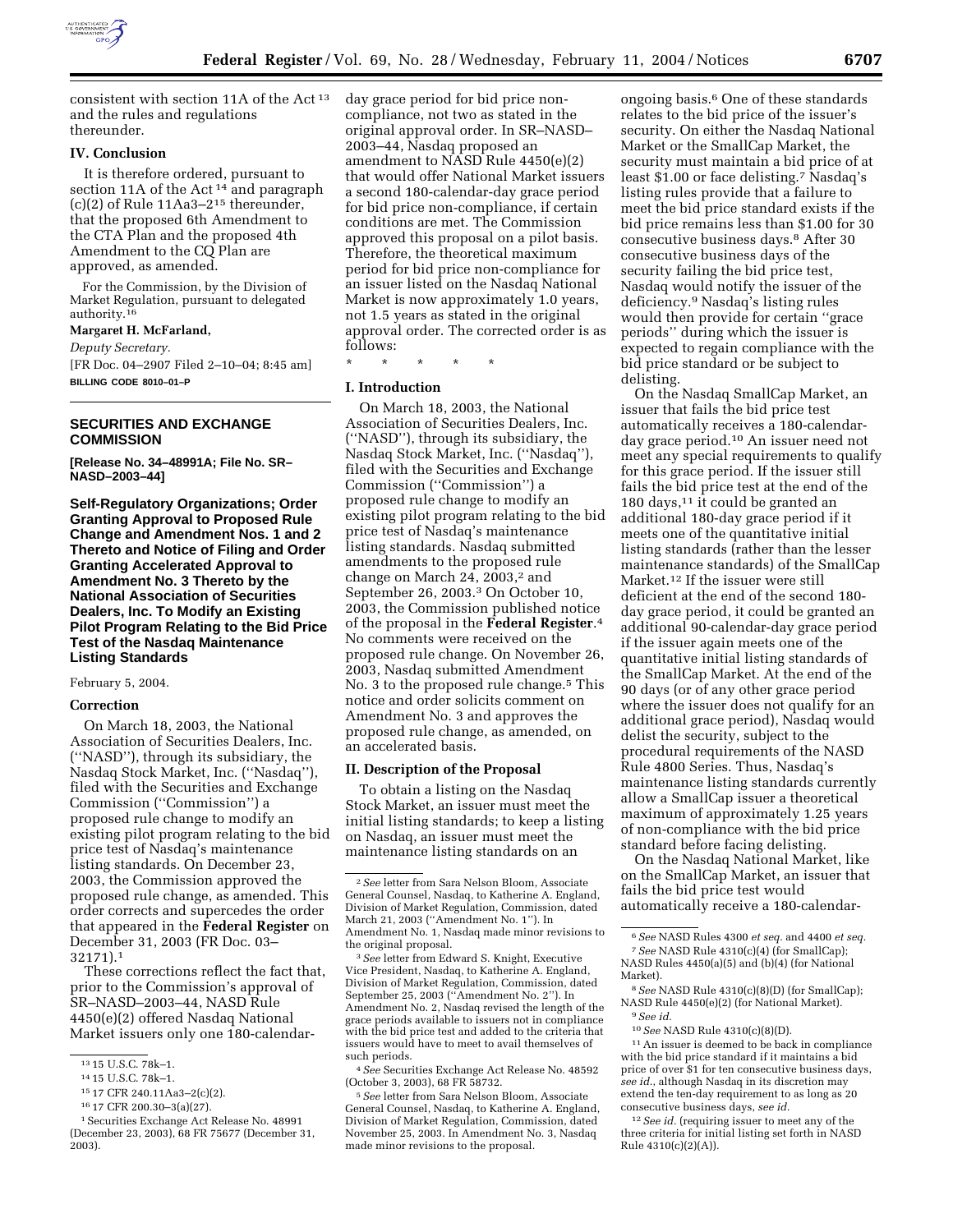day grace period without having to meet any special requirements.13 A National Market security that meets the maintenance listing standards for the SmallCap Market could ''phase down'' to the SmallCap Market to take advantage of the additional grace period offered there.14

The second 180-day grace period and the additional 90-day grace period on the SmallCap Market were established by pilot rules adopted by Nasdaq in February 2002 and modified in March 2003.15 Also as part of the pilot program, Nasdaq extended the grace period on the National Market from 90 days to 180 days.16 This pilot program expires on December 31, 2004. Nasdaq has committed to study the effect of these changes to the maintenance listing standards during the pilot period.17

Nasdaq is now proposing to amend the pilot program by further extending the bid price grace periods. For the National Market, Nasdaq would provide an issuer with a second 180-calendarday grace period if, at the end of the first 180-day period, the issuer meets all of the initial listing standards of the National Market (except for the bid price test). Thus, a National Market issuer could fail the bid price test for a theoretical maximum of approximately 1.0 years before being subject to delisting. For the SmallCap Market, Nasdaq would replace the current 90 day grace period (which comes after the two 180-day grace periods), with a grace period that would last up to the issuer's next shareholder meeting,18 provided four conditions are met: (1) The issuer meets all of the initial listing standards for the SmallCap Market (other than the bid price test); (2) the shareholder meeting is scheduled to occur no later than two years from the original notification of the bid price deficiency; (3) the issuer obtains shareholder approval at the meeting to carry out the

17*See* letter from Sara Nelson Bloom, Nasdaq, to Katherine A. England, Division of Market Regulation, Commission, dated January 31, 2002; letter from Florence Harmon, Division of Market Regulation, Commission, to Sara Nelson Bloom, Nasdaq, dated April 4, 2003.

18As originally proposed, the second year of the grace period would have lasted until the next annual shareholder meeting of the issuer. In Amendment No. 3, Nasdaq deleted the word ''annual'' and clarified that the shareholder meeting at which the reverse stock split is approved could be a special meeting rather than a regular annual meeting.

reverse stock split; and (4) the issuer executes the reverse stock split promptly after the shareholder meeting. If the issuer fails to timely propose, obtain approval for, or promptly execute the reverse stock split, Nasdaq would immediately institute delisting proceedings. Thus, Nasdaq's proposal would allow SmallCap issuers to fail the bid price test for a theoretical maximum of 2.0 years before being subject to delisting.19

In addition, Nasdaq is proposing to amend the second of the two 180-day grace periods in the SmallCap Market by requiring that an issuer, at the end of the first 180-day period, meet all of the initial listing requirements to the SmallCap Market before entering the second grace period. Currently, the issuer need meet only one of the quantitative initial listing requirements of the SmallCap Market to receive the second grace period. The first 180-day grace period would continue to be available without any stipulations.

Special provisions would apply during the transition period between the old and new rules. An issuer currently in the delisting process for bid price deficiency could avail itself of any grace period to which it would have been entitled had the new pilot rules been in effect when the issuer received the original notification of the deficiency.20 Furthermore, upon Commission approval of the new pilot rules, an issuer that is currently using a grace period offered by the old rules could remain listed for the duration of the

20Nasdaq has stated that, during the pendency of this rule proposal, panels convened pursuant to the NASD Rule 4800 Series to consider delistings have been granting exemptions from the bid price rules consistent with the new pilot grace periods.

period even though such period would be eliminated under the new rules. For example, a SmallCap issuer currently in the final 90-day grace period under the old rules would be permitted to maintain its listing on the SmallCap Market at least until the end of this period. At the end of the 90 days, the issuer could avail itself of the new rules and remain listed up to its next shareholder meeting, provided that it meets all of the initial listing criteria of the SmallCap Market (except the bid price test) and commits to seek shareholder approval for a reverse stock split, receives such approval, and promptly thereafter carries out the reverse stock split. However, in no event would a SmallCap issuer be afforded a cumulative grace period longer than two years from the date of the notification of the original bid price deficiency, absent "extraordinary circumstances."<sup>21</sup>

This proposal would not change the termination date of the pilot program. The pilot program will expire on December 31, 2004.

Finally, Nasdaq is proposing to amend NASD Rule 4820(a) to reference the ''Staff Warning Letter'' described in the proposed amendments to paragraph (e)(2) of NASD Rule 4450 and to make other minor, technical revisions.

#### **III. Discussion**

#### *A. Approval of Revised Pilot Program*

The Commission finds that the proposed rule change, as amended, is consistent with the requirements of the Act and the regulations thereunder applicable to the NASD.<sup>22</sup> In particular, the Commission believes that the proposal is consistent with Section  $15\overline{A(b)}(6)$  of the Act.<sup>23</sup> Section 15A(b)(6) requires, among other things, that the rules of a national securities association be designed to prevent fraudulent and manipulative acts and practices; to promote just and equitable principles of trade; to remove impediments to and

22 In approving the proposed rule change, the Commission has considered its impact on efficiency, competition, and capital formation. *See* 15 U.S.C. 78c(f).

23 15 U.S.C. 78o–3(b)(6).

<sup>13</sup>*See* NASD Rule 4450(e)(2).

<sup>14</sup>*See* NASD Rule 4450(i).

<sup>15</sup>*See* Securities Exchange Act Release No. 45387 (February 4, 2002), 67 FR 6306 (February 11, 2002) (SR–NASD–2002–13); Securities Exchange Act Release No. 47482 (March 11, 2003), 68 FR 12729 (March 17, 2003) (SR–NASD–2003–34).

<sup>16</sup>*See id.*

<sup>19</sup> In most cases, a SmallCap issuer would have a grace period of less than the two full years that is theoretically available. This can be demonstrated with the following example. Assume a SmallCap issuer receives an initial notice of bid price deficiency from Nasdaq on October 16, 2004. The issuer uses the first and the second 180-day grace periods, so the date is now October 11, 2005 (*i.e.*, 360 days after October 16, 2004). Assume further that the issuer's annual shareholder meeting is scheduled to occur on November 16, 2005. Although there is a theoretical maximum grace period of two years, the grace period in this case would extend only to November 16, 2005—a total of one year and one month. Now assume instead that the issuer holds its next annual shareholder meeting on October 10, 2006. The third grace period, therefore, could last until this annual meeting, if there is no intervening shareholder meeting. However, if there is a special shareholder meeting before October 10, 2006, authorization for the reverse stock split must be obtained at that meeting, because the pilot rule provides that the third grace period for the SmallCap Market extends only until the next shareholder meeting in the twoyear window, not a shareholder meeting of the issuer's choosing. *See* e-mail from Sara Bloom, Nasdaq, to Michael Gaw, Division of Market Regulation, Commission, dated December 9, 2003.

<sup>21</sup>Existing NASD Rule 4810(b) provides that Nasdaq may grant exceptions to its listing rules. In Amendment No. 3, Nasdaq clarified that it would be unwilling to exercise this discretion to allow a SmallCap issuer to maintain its listing beyond two years from the date of the notification of the original bid price deficiency, absent ''extraordinary circumstances.'' Nasdaq stated that adverse financial developments affecting the issuer would not support a finding of ''extraordinary circumstances.'' Rather, the term ''extraordinary circumstances'' is intended to refer to a *force majeure* event that, in the opinion of Nasdaq, makes it impossible for the issuer to effect the actions necessary to achieve compliance within the specified compliance period.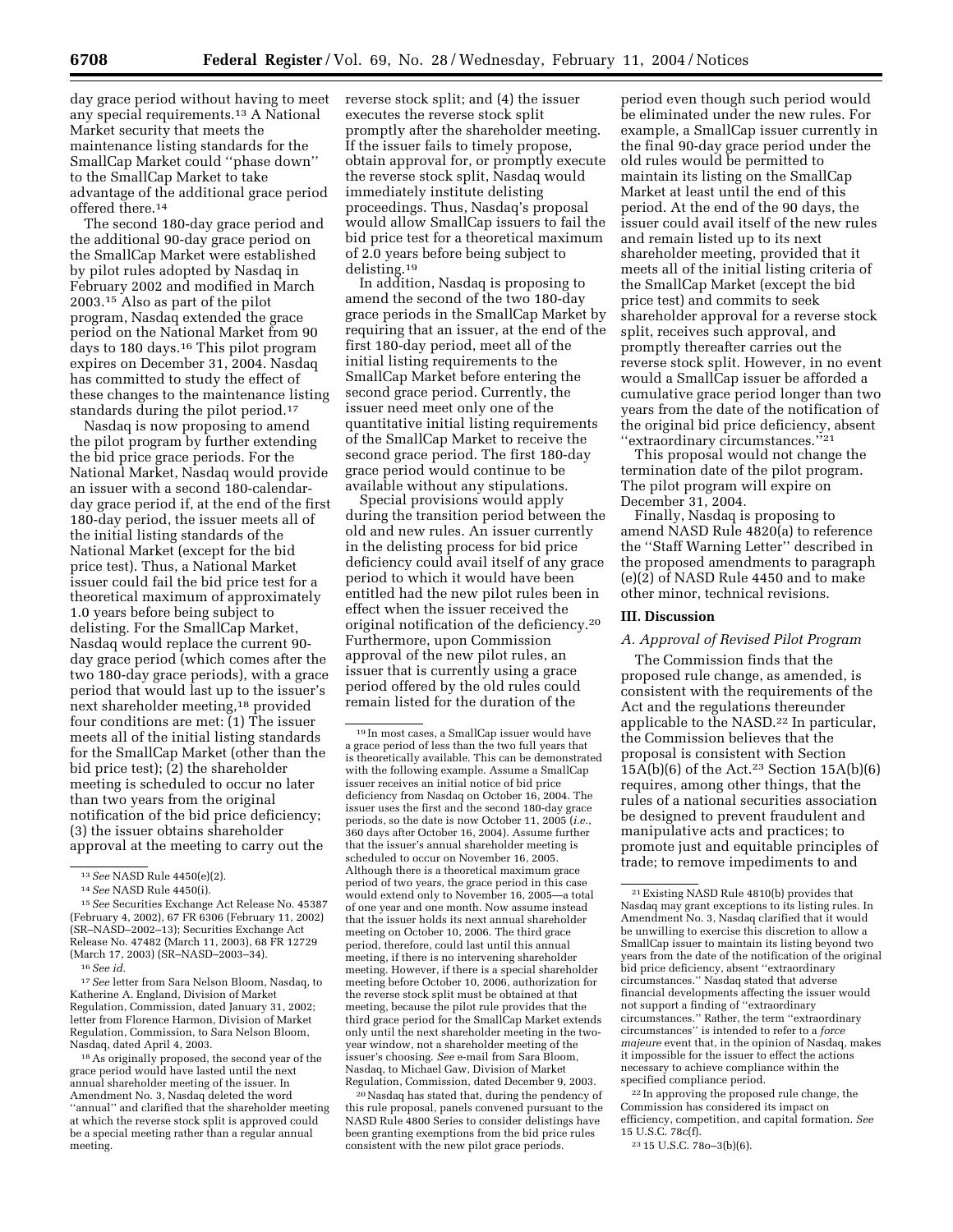perfect the mechanism of a free and open market and a national market system; and, in general, to protect investors and the public interest.

During the 1980s, there was widespread concern about the occurrence of so-called penny stock fraud which prompted Congress to enact the Securities Enforcement Remedies and Penny Stock Reform Act of 1990.24 This legislation provided the Commission with expanded authority to regulate the market in securities with a low bid price. In light of these developments and that fact that the provisions of the Penny Stock Reform Act do not apply to any security listed on Nasdaq, the Commission in January 1990 wrote the NASD urging it to carefully scrutinize Nasdaq listing applications to ensure that low-priced securities fully complied with all applicable standards.25 Nasdaq responded with a proposal to raise its listing standards by, among other things, adopting for the first time a requirement that an issuer maintain a minimum bid price. In its September 1991 approval order for that proposal, the Commission noted that there were two competing interests present. First, small, thinly capitalized companies had an interest in listing on Nasdaq to further their efforts to raise capital and grow their businesses. Second, Nasdaq had an interest in preventing suspect issuers from evading the Penny Stock Reform Act by allowing them to list on Nasdaq.26 More broadly, Nasdaq has an interest in establishing and maintaining investor confidence in the quality of securities that it allows to trade on its market. Nasdaq's listing regime is an ongoing effort to balance these two considerations, particularly with respect to the SmallCap Market, which is designed to allow smaller companies access to the capital markets.

Nasdaq's original bid price rules allowed a perpetual exemption from the \$1 bid price minimum if the issuer met heightened requirements for the market value of its public float and for the amount of capital and surplus.27 In

1997, Nasdaq proposed to eliminate this alternative method of compliance, providing several reasons for doing so. First, Nasdaq believed that removing the exemption and enforcing a maintenance standard of a \$1 bid price for all Nasdaq issuers would ''provide a safeguard against certain market activity associated with low-priced securities."<sup>28</sup> Second, Nasdaq pointed out that, when the exemption was adopted, it was intended to address ''temporary adverse market conditions,'' not to create a permanent means of meeting the listing standards.29 Third, Nasdaq believed that ''a \$1 minimum bid price would serve to increase investor confidence and the credibility of its market commensurate with its increased prominence.''30

Nasdaq's present proposal is in some ways a return to the alternate standard that was in effect from 1991 to 1997 since, under both regimes, an issuer can remain listed on Nasdaq if it meets heightened quantitative standards. Although the Commission found the alternate standard to be consistent with the Act in its 1991 approval order, the Commission now shares the concerns that prompted Nasdaq to rescind the alternative standard in 1997. An investor who purchases a security on the Nasdaq Stock Market should have reason to assume that the security has met all of the minimum standards to obtain a listing there, including the bid price standard. Moreover, as Nasdaq observed in 1997, enforcing a minimum bid price helps deter abusive market activity sometimes associated with lowpriced, thinly capitalized securities. The Commission agrees with the NASD's 1997 statement that the \$1 minimum bid price generally ''serve[s] to increase investor confidence and the credibility of its market.''31

Furthermore, the Commission echoes Nasdaq's concern in rescinding the alternate standard that derogations from the bid price standard are meant to address ''temporary adverse market conditions.'' The Commission agrees with Nasdaq that ''at times companies experience temporary adverse market conditions that cause the share price of their security to fall below \$1 without having a serious impact on the health or viability of the company.''32 On that basis, the Commission was able to approve the alternate standard of

compliance that allowed for the original, indefinite exemption from the bid price test. Nevertheless, an issuer should not be permitted to rely for an extended period of time on an exemption premised on ''temporary adverse market conditions.'' The Commission is concerned that the length of the grace periods for bid price deficiency in this case raises concerns about investor protection. Transparency is one of the fundamental aspects of any set of listing standards. If a listing standard is suspended for too long, the standard is not transparent and the investor protection principles underlying the listing standards could be compromised.

Despite these concerns, the Commission does not presently have reason to believe that Nasdaq's proposal is inconsistent with the Act. The present proposal differs from the earlier alternative to the bid price test in that the grace periods now are only temporary (up to 2.0 years for the SmallCap Market and 1.0 years for the National Market), whereas under the old rules an issuer that met the heightened quantitative standards could keep its listing indefinitely despite a bid price below \$1. The present proposal also requires issuers that fail the bid price test to meet all of the initial listing criteria (except for the bid price test), whereas the old rules required issuers to meet just two heightened quantitative criteria (market value of the public float and amount of capital and surplus). These additional requirements that an issuer must meet to qualify for the grace periods should offer additional reassurance that the issuer remains a viable business vehicle despite its low bid price.

Nasdaq has provided the Commission with a discussion of its surveillance program for securities that fall below a \$1 bid price. The Commission believes that this program, designed to detect fraudulent and abusive trading activity, should further the protection of investors and the public interest.

For these reasons, the Commission is approving this pilot proposal for extending the bid price grace periods. As noted above, Nasdaq previously has committed to study the effect of the pilot changes to its maintenance listing standards.33 This data will be essential in analyzing—if and when Nasdaq seeks permanent approval for the rules allowing bid price grace periods whether derogations from the bid price standards undermine the principles of the Act as they are reflected in Nasdaq's listing rules. Previously, the

<sup>24</sup>Pub. L. 101–429, 104 Stat. 931 (October 15, 1990).

<sup>25</sup>*See* Securities Exchange Act Release No. 29638 (August 30, 1991), 56 FR 44108, 44109 (September 6, 1991) (approval of SR–NASD–90–18) (''1991 Approval'').

<sup>26</sup>*See* 1991 Approval, 56 FR at 44111.

<sup>27</sup>*See* Securities Exchange Act Release No. 38469 (April 2, 1997), 62 FR 17262, 17262, 17268 (April 9, 1997) (proposing SR–NASD–97–16) (''1997 Proposal'') (showing 1991 rules providing exemption from bid price maintenance standard). For the SmallCap Market, an issuer could use the exemption if the market value of its public float was at least \$1 million and it had capital and surplus of at least \$2 million. For the National Market, an

issuer could use the exemption if the market value of its public float was at least \$3 million and it had capital and surplus of at least \$4 million.

<sup>28</sup> 1997 Proposal, 62 FR at 17269.

<sup>29</sup> *Id.*

<sup>30</sup> *Id.*

<sup>31</sup> 1997 Proposal, 62 FR at 17269.

<sup>32</sup> 1991 Approval, 56 FR at 44111. 33*See supra* note 16.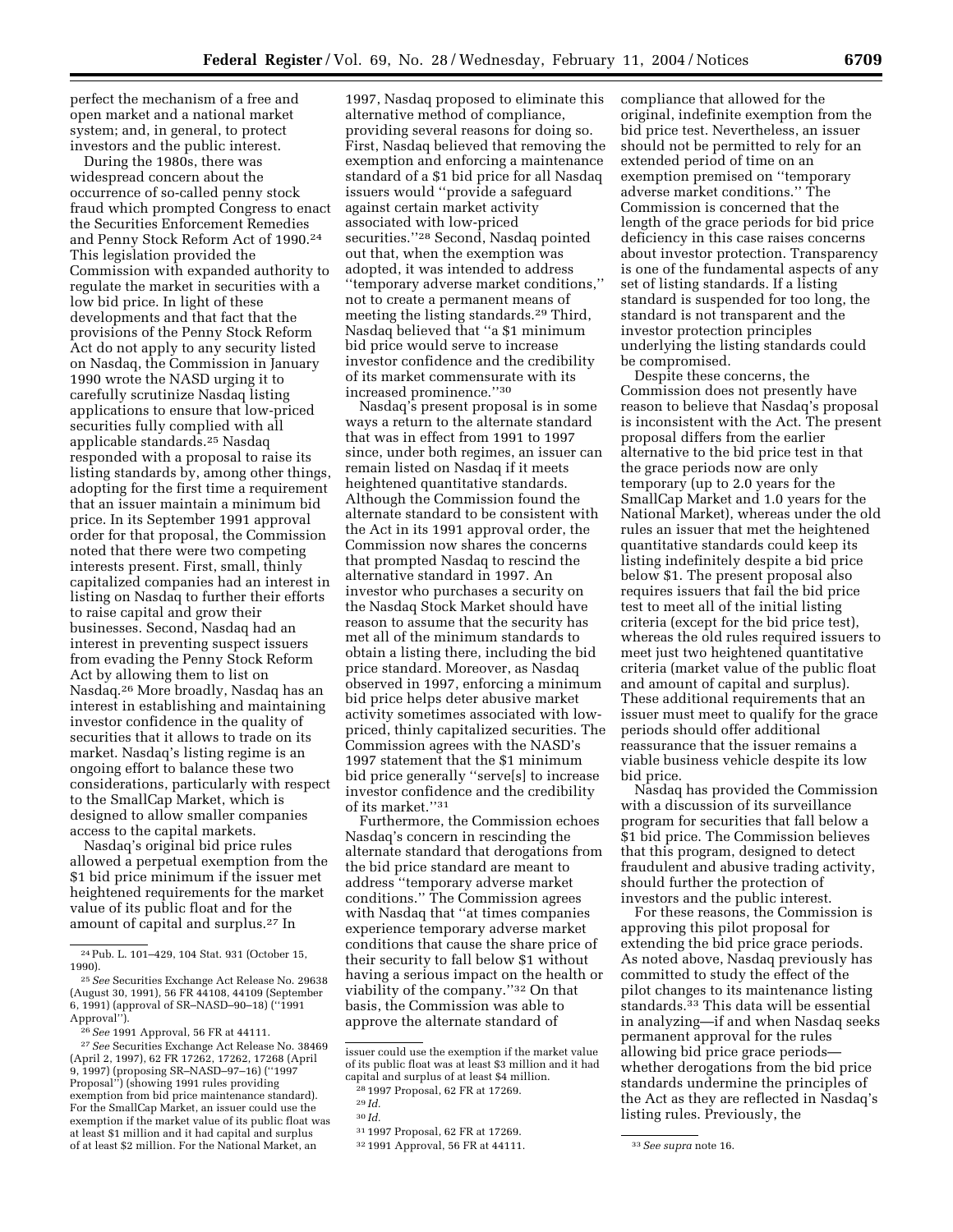Commission required that Nasdaq submit the study six months prior to the expiration of the pilot (*i.e.*, by June 30, 2004).34 However, because only 12 months remain in the pilot period, the Commission now believes that it would be appropriate to allow Nasdaq to submit the study three months prior to the expiration of the pilot (*i.e.*, by September 30, 2004). In view of its concerns about the potential for manipulation in the market for lowpriced, thinly capitalized securities, the Commission believes that it would be difficult to permit any extension of the pilot provisions without first analyzing the results of Nasdaq's study.35

### *B. Accelerated Approval of Amendment No. 3*

Pursuant to Section 19(b)(2) of the Act,36 the Commission finds good cause for approving the proposal, as revised by Amendment No. 3, prior to the thirtieth day after the date that the notice of the amended proposal was published in the **Federal Register**. No comments were received on the original proposal, and the Commission believes that Amendment No. 3 does not materially alter the proposal and is intended only to make certain technical clarifications. Accordingly, the Commission is accelerating approval of the proposal, as amended.

#### **IV. Text of Amendment No. 3**

In Amendment No. 3, Nasdaq proposed further amendments to NASD Rule 4310(c), noted below. The base text is that proposed in Amendment No. 2 (*i.e.*, how the rule would appear if only Amendment No. 2 were approved by the Commission). Changes made by Amendment No. 3 are in italic; deletions are in brackets. \* \* \* \* \*

#### **4310. Qualification Requirements for Domestic and Canadian Securities**

To qualify for inclusion in Nasdaq, a security of a domestic or Canadian issuer shall satisfy all applicable requirements contained in paragraphs (a) or (b), and (c) hereof.

(a)–(b) No change.

(c) In addition to the requirements contained in paragraph (a) or (b) above, and unless otherwise indicated, a

security shall satisfy the following criteria for inclusion in Nasdaq:

(1)–(7) No change.

 $(8)(A)$ – $(C)$  No change.

(D) A failure to meet the continued inclusion requirement for minimum bid price on The Nasdaq SmallCap Market shall be determined to exist only if the deficiency continues for a period of 30 consecutive business days. Upon such failure, the issuer shall be notified promptly and shall have a period of 180 calendar days from such notification to achieve compliance. If the issuer has not been deemed in compliance prior to the expiration of the 180 day compliance period, it shall be afforded an additional 180 day compliance period, provided, that on the 180th day of the first compliance period, the issuer demonstrates that it meets the criteria for initial inclusion set forth in Rule 4310(c) (except for the bid price requirement set forth in Rule 4310(c)(4)) based on the issuer's most recent public filings and market information. If the issuer has publicly announced information (*e.g.*, in an earnings release) indicating that it no longer satisfies the applicable initial inclusion criteria, it shall not be eligible for the additional compliance period under this rule.

[If on the 180th day of the second compliance period, the issuer has not been deemed in compliance during such compliance period but it satisfies the criteria for initial inclusion set forth in Rule 4310(c) (except for the bid price requirement set forth in Rule 4310(c)(4)), the issuer shall be provided with an additional compliance period up to its next annual shareholder meeting, provided: the issuer commits to seek shareholder approval for a reverse stock split to address the bid price deficiency at or before its next annual meeting, and to promptly thereafter effect the reverse stock split; and the shareholder meeting to seek such approval is scheduled to occur no later than two years from the original notification of the bid price deficiency. If the issuer fails to timely propose, or obtain approval for, or promptly execute the reverse stock split, Nasdaq shall immediately institute delisting proceedings upon such failure.] *If on the 180th day of the second compliance period, the issuer has not been deemed in compliance during such compliance period but it satisfies the criteria for initial inclusion set forth in Rule 4310(c) (except for the bid price requirement set forth in Rule 4310(c)(4)), the issuer shall be provided with an additional compliance period up to its next shareholder meeting scheduled to occur no later than two years from the original notification of the bid price deficiency,* 

*provided the issuer commits to seek shareholder approval at that meeting for a reverse stock split to address the bid price deficiency. If the issuer fails to timely propose, or obtain approval for, or promptly execute the reverse stock split, Nasdaq shall immediately institute delisting proceedings upon such failure.* Compliance can be achieved during any compliance period by meeting the applicable standard for a minimum of 10 consecutive business days. \* \* \* \* \*

Amendment No. 3 clarifies that the shareholder meeting referred to in the proposed changes to NASD Rule 4310(c)(8)(D) need not be the annual shareholder meeting, but could also be a special shareholder meeting. A special meeting could be called for the express purpose of seeking shareholder approval for a reverse stock split to cure the issuer's bid price deficiency within the grace period allowed by proposed NASD Rule 4310(c)(8)(D). Nasdaq noted in Amendment No. 3 that, in some circumstances, the next annual meeting could fall outside the two-year deadline for such action and a special meeting would therefore be required.

Amendment No. 3 also clarifies the meaning of the term ''extraordinary circumstances'' used in regard to whether Nasdaq would exercise its discretion under NASD Rule 4810(b) to grant additional exceptions to its bid price maintenance standard.

Amendment No. 3 can be obtained from the Commission's Public Reference Room or from the principal offices of Nasdaq.

### **V. Solicitation of Comments on Amendment No. 3**

Interested persons are invited to submit written data, views, and arguments on Amendment No. 3, including whether the amendment is consistent with the Act. Persons making written submissions should file six copies thereof with the Secretary, Securities and Exchange Commission, 450 Fifth Street, NW., Washington, DC 20549–0609. Comments also may be submitted electronically at the following e-mail address: *rule-comments@sec.gov.* All comments should refer to File No. SR–NASD–2003–44. This file number should be included on the subject line if e-mail is used. To help the Commission process and review comments more efficiently, comments should be sent in hardcopy or by e-mail but not by both methods. Copies of the submission, all subsequent amendments, all written statements with respect to the proposed rule change that are filed with the Commission, and all written

<sup>34</sup>*See* letter from Florence Harmon, Division of Market Regulation, Commission, to Sara Nelson Bloom, Nasdaq, dated April 4, 2003.

<sup>35</sup> In addition, following issuance of this approval order, staff of the Commission's Division of Market Regulation will send a letter to Nasdaq setting forth in more detail the data that Nasdaq should provide in its study.

<sup>36</sup> 15 U.S.C. 78s(b)(2).